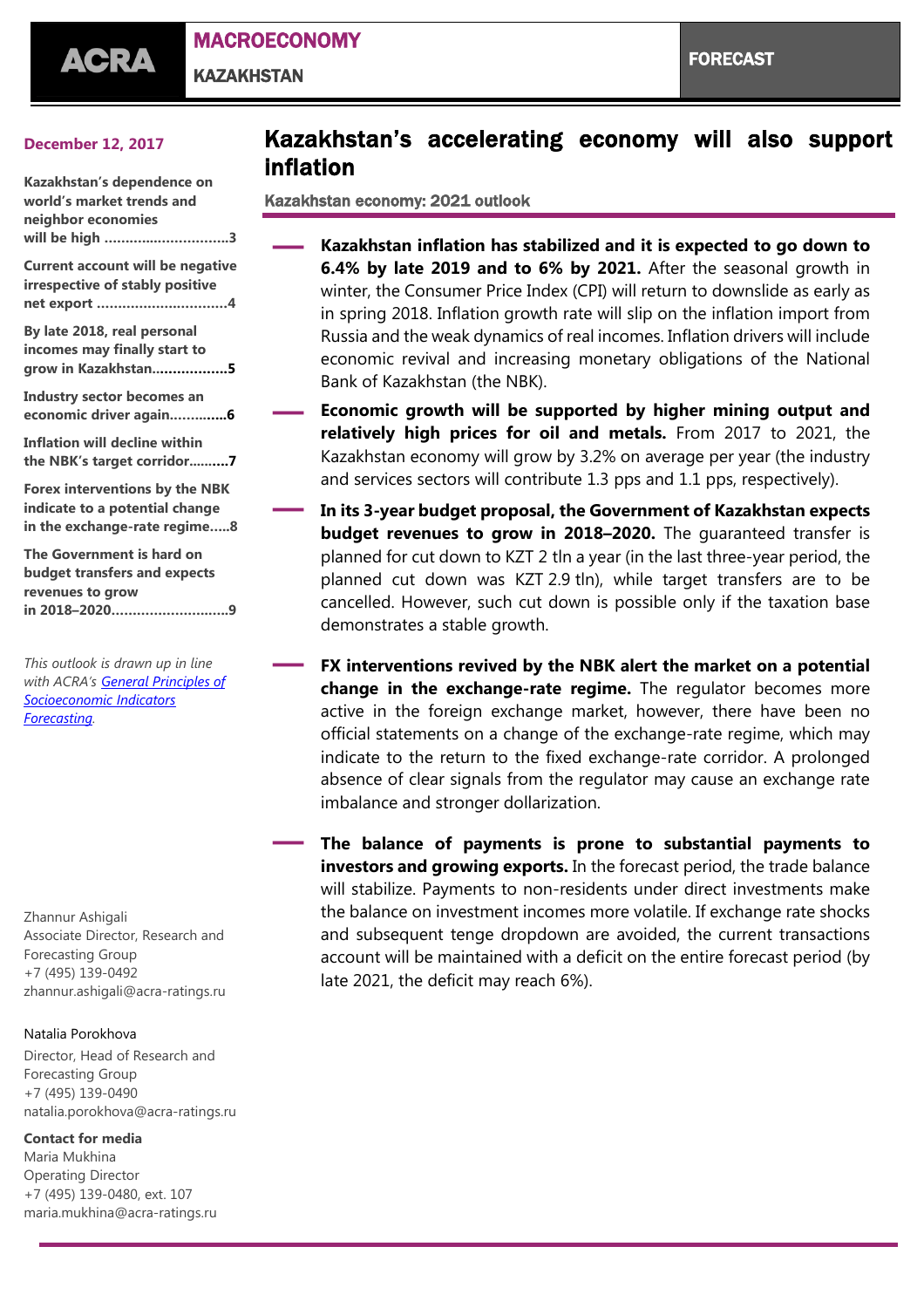## **Table 1. Key indicators of Kazakhstan and other economies in 2014–2021**

| <b>Indicator</b>                             | <b>UoM</b>  | Act.    |         |         | Est.    | Forecast |         |         |         |
|----------------------------------------------|-------------|---------|---------|---------|---------|----------|---------|---------|---------|
|                                              |             | 2014    | 2015    | 2016    | 2017    | 2018     | 2019    | 2020    | 2021    |
| <b>External business environment</b>         |             |         |         |         |         |          |         |         |         |
| Urals price                                  | USD/bbl     | 97.9    | 51.3    | 42.3    | 54      | 53       | 54.1    | 55.2    | 56.3    |
| World GDP growth rate <sup>1</sup>           | % yoy       | 2.8     | 2.7     | 2.4     | 2.5     | 1.9      | $1.8\,$ | $1.8\,$ | $1.8\,$ |
| US GDP                                       | % yoy       | 2.4     | 2.6     | 1.6     | 2       | 1.8      | 1.9     | 1.8     | 1.7     |
| China GDP                                    | % yoy       | 7.3     | 6.9     | 6.3     | 6.6     | 5.6      | 4.5     | 4       | 4       |
| EU GDP                                       | % yoy       | 1.8     | 2.2     | 1.9     | 2.2     | 1.9      | 1.6     | 1.6     | 1.7     |
| RF GDP                                       | % yoy       | 0.7     | $-2.8$  | $-0.2$  | 1.3     | 1.4      | 1.4     | 1.5     | 1.5     |
| <b>Production and manufacturing</b>          |             |         |         |         |         |          |         |         |         |
| GDP in market prices                         | KZT bln     | 39,676  | 40,884  | 46,193  | 52,670  | 58,068   | 63,874  | 70,201  | 77,049  |
| Real GDP growth rate                         | % yoy       | 4.2     | 1.2     | $1.0\,$ | 4.3     | 3.0      | 2.9     | 2.9     | 3.0     |
| Capital investments                          | KZT bln     | 6,591   | 7,025   | 7,762   | 8,584   | 9,227    | 10,053  | 10,862  | 11,515  |
| Real capital investments growth<br>rate      | % yoy       | 4.2     | 3.7     | 2.0     | $-1.0$  | 4.6      | 2.0     | 1.2     | $-0.6$  |
| <b>Industrial Production Index</b>           | % yoy       | 0.3     | $-1.6$  | $-1.1$  | 6.8     | 5.8      | 5.1     | 5.0     | 4.9     |
| Retail sales                                 | KZT bln     | 6,332   | 6,556   | 7,662   | 8,697   | 9,535    | 10,441  | 11,421  | 12,465  |
| <b>External sector and exchange rate</b>     |             |         |         |         |         |          |         |         |         |
| Current account                              | % of GDP    | 2.77    | $-2.79$ | $-6.31$ | $-7.71$ | $-5.21$  | $-2.98$ | $-2.03$ | $-6.40$ |
| Exports                                      | USD bln     | 79.46   | 45.96   | 36.74   | 47.40   | 48.58    | 49.69   | 50.74   | 51.74   |
| Imports                                      | USD bln     | 41.30   | 30.57   | 25.38   | 29.93   | 31.36    | 31.89   | 32.64   | 33.65   |
| Net services exports                         | USD bln     | $-6.30$ | $-5.11$ | $-4.75$ | $-4.12$ | $-4.54$  | $-4.69$ | $-4.88$ | $-5.11$ |
| KZT/USD rate (annual average)                | KZT         | 179     | 222     | 342     | 334     | 338      | 346     | 355     | 360     |
| KZT/EUR rate (annual average)                | KZT         | 238     | 246     | 379     | 370     | 380      | 392     | 402     | 410     |
| KZT/RUB rate (annual average)                | KZT         | 4.76    | 3.61    | 5.11    | 5.7     | 6.0      | 6.1     | 6.2     | 6.4     |
| <b>Incomes and labor market</b>              |             |         |         |         |         |          |         |         |         |
| Average payroll                              | KZT/month   | 121,021 | 126,021 | 142,351 | 147,512 | 153,202  | 156,703 | 159,511 | 161,856 |
| Real income index growth                     | % yoy       | 3.4     | 1.4     | $-0.7$  | $-5$    | 3.05     | 2.28    | 2.03    | 1.96    |
| Population (annual average)                  | mln people  | 17.16   | 17.42   | 17.67   | 18.03   | 18.29    | 18.56   | 18.83   | 19.10   |
| $EAP2$ (at end of period)                    | mln people  | 9.1     | 9       | 8.9     | 8.9     | 8.9      | 8.8     | 8.8     | 8.7     |
| Unemployment (at end of<br>period)           | $\%$        | 5.0     | $5.0\,$ | 4.9     | 4.9     | 4.8      | 4.7     | 4.7     | 4.6     |
| Monetary/budget                              |             |         |         |         |         |          |         |         |         |
| Inflation (CPI)                              | % Dec./Dec. | 7.4     | 13.6    | 8.5     | 7.8     | 6.0      | 6.4     | 6.3     | 6.0     |
| NBK's base rate                              | $\%$        |         | 16.0    | 12.0    | 10.0    | 9.0      | 8.0     | 8.0     | 8.0     |
| Corporate loans issued by Level<br>2 banks   | KZT tln     | 10.6    | 9.4     | 9.8     | 11.4    | 12.7     | 14.1    | 15.6    | 17.4    |
| Cash in circulation                          | KZT bln     | 1,122.3 | 1,237   | 1,749   | 1,684.6 | 1,933    | 2,123.1 | 2,397.9 | 2,696   |
| Budget deficit of Kazakhstan                 | % of GDP    | 2.7     | 2.2     | 1.6     | 3.2     | 1.4      | 1.4     | 1.3     | 1.2     |
| Consolidated budget deficit of<br>Kazakhstan | % of GDP    | 11.0    | 6.3     | 5.7     | 8.3     | 6.4      | 5.4     | 4.6     | 3.7     |

Source: SC MNE RK<sup>3</sup> , the National Bank of Kazakhstan, the Ministry of Finance of Kazakhstan, World Bank, ACRA estimates

<sup>1</sup> World Bank methodology, real growth.

<sup>2</sup> Economically active population.

<sup>&</sup>lt;sup>3</sup> SC MNE RK means the Statistics Committee of the Ministry of the National Economy of the Republic of Kazakhstan.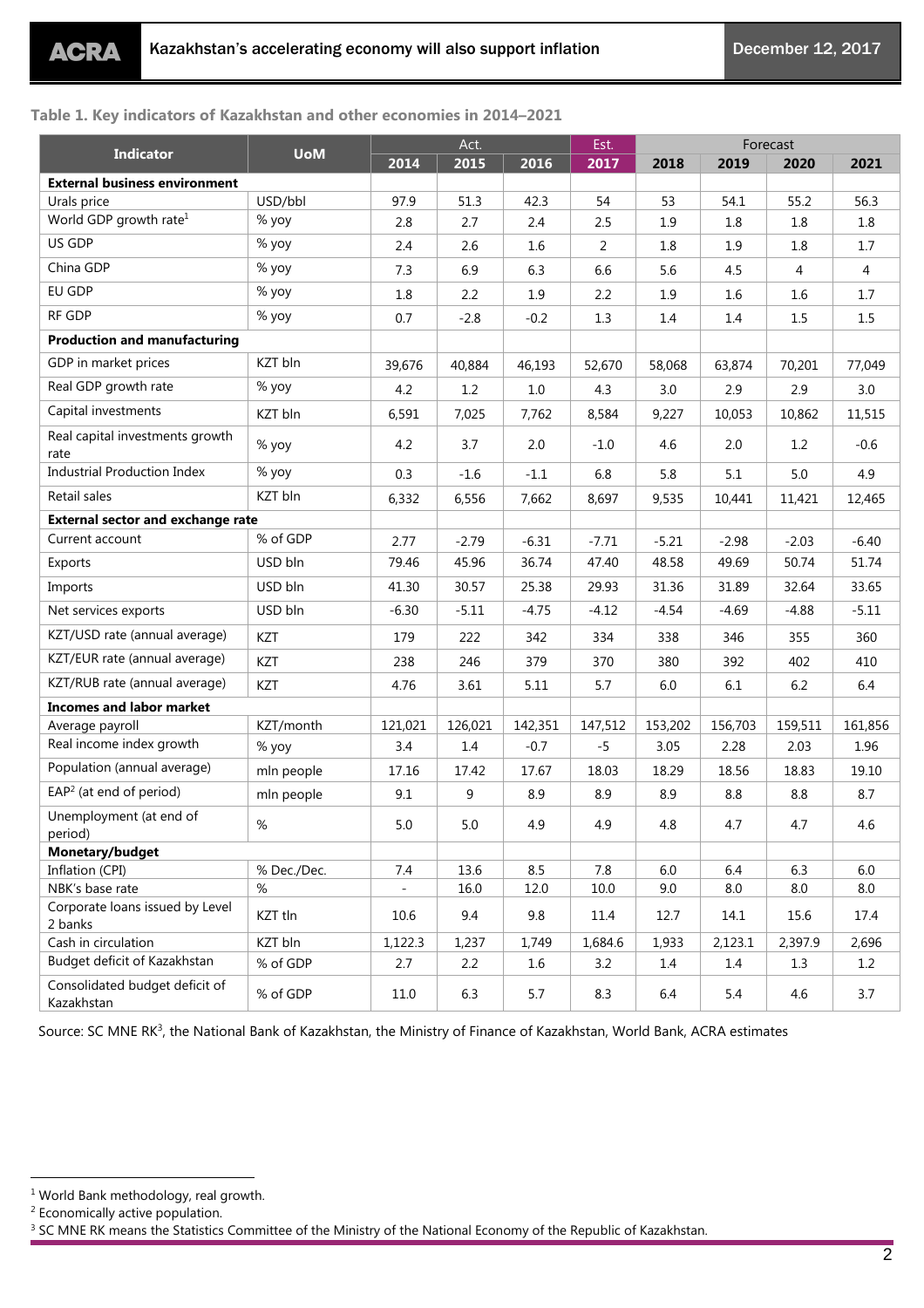$\overline{a}$ 

Kazakhstan's dependence on world's market trends and neighbor economies will be high

*Better oil market conditions (Brent up to 55 USD/bbl in 2017 and up to 57 USD/bbl in 2021) and a sound growth in oil production will strengthen external balances of the country. However, Kazakhstan's substantial obligations on the income balances does not allow the current transactions account to turn positive.*

In the forecast period, the world GDP will continue to grow moderately (from 2017 to 2021, the average annual growth rate will be 1.8-2.5%). The prices for the main export goods of Kazakhstan will be moderately favorable. The OPEC's decision to extend the oil production cut has balanced the oil market. However, the potential growth in oil shale production will cap the oil price growth in the medium term (within the range of 53-57 USD/bbl). Closure of inefficient production sites in Russia and China will support prices for ferrous and non-ferrous metals. Prices for ferrous metals will remain at the level of 2016, the price for non-ferrous metals will grow against the 2016 level.

Kazakhstan is a small open economy (0.18% of the world GDP; the ratio of trade turnover to GDP is 61% 4 ). As macroeconomic trends in the country reflect the external prices for the key traded commodities that are now in the limited growth zone, the external price impulse for is positive the economy, but restrained.

In January-August 2017, the shares of the three main trade partners of Kazakhstan (the European Union, China and Russia) in the national foreign trade profile have not decreased. Moreover, the share of the European Union in the Kazakhstan's exports (Kazakhstan exports 52% of goods to the European Union) and the share of Russia in the Kazakhstan's import (39% of imported goods) have been growing. In total, three key foreign trade partners account for 73.5% of exports and 74% of imports of Kazakhstan.

ACRA expects that in 2018–2021, the Chinese economy will grow by 4–5.6% a year; the growth rates in the EU and Russia will be in range of 1.6–1.9% and 1.4–1.5%, respectively. Therefore, in 2019–2021, the external demand for Kazakhstan's commodities will slightly decline.

<sup>4</sup> Source: the Statistics Committee of the Ministry of the National Economy of the Republic of Kazakhstan, ACRA estimates (data for January-August 2017).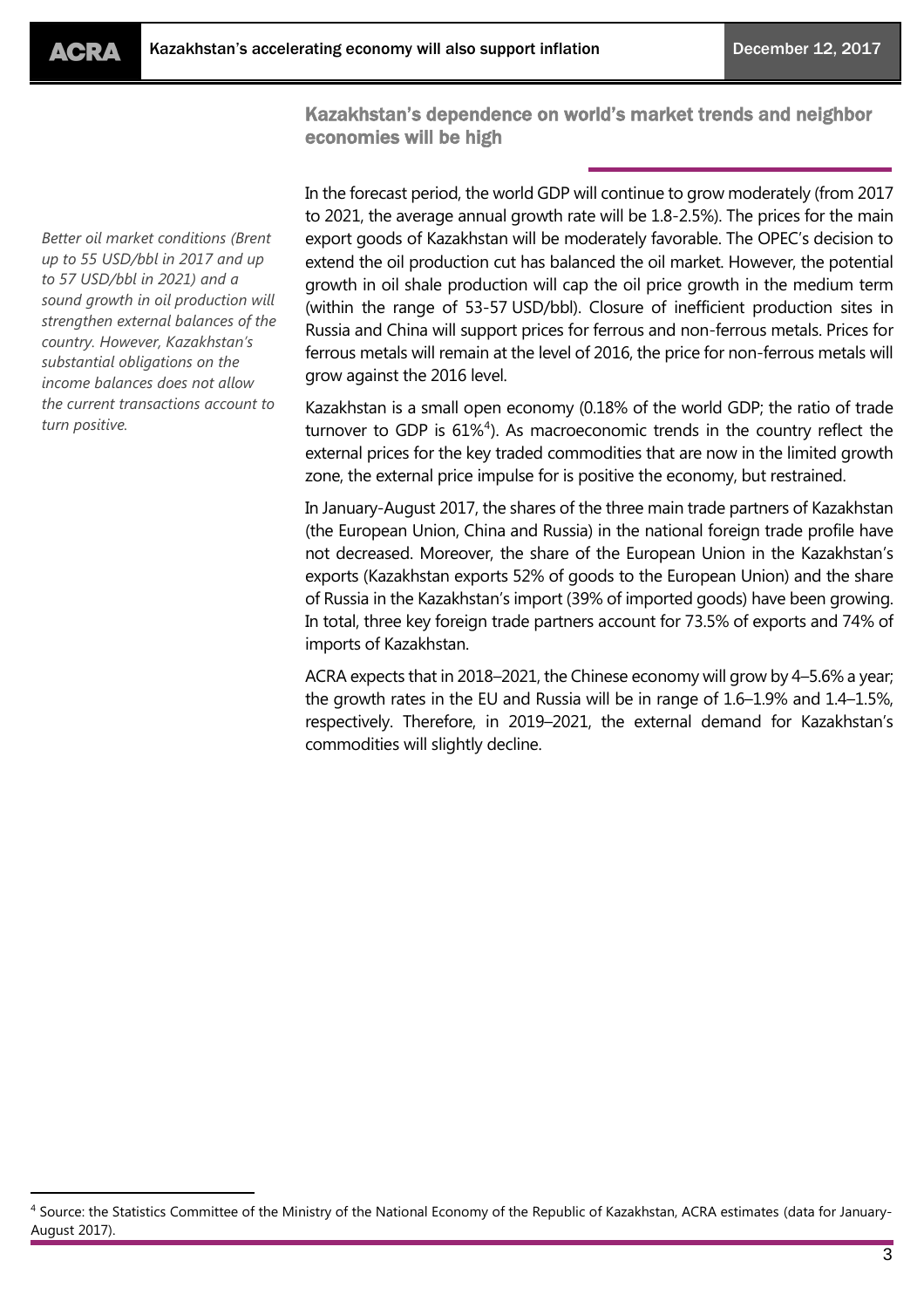**Figure 1. Kazakhstan import profile by product group: natural diversification (%, January-August 2017)**



**Mineral products** ■ Chemical industry ■ Rawhide Timber  $\blacksquare$  Textile Footwear and small ware Contruction materials **Metals Machinery and equipment** ■ Other

Source: the Statistics Committee of the Ministry of the National Economy of the Republic of Kazakhstan, ACRA estimates

**Figure 2. Kazakhstan export profile by product group: fuel and energy commodities are most important (%, January-August 2017)**



Source: the Statistics Committee of the Ministry of the National Economy of the Republic of Kazakhstan, ACRA estimates

Current account will be negative irrespective of stably positive net exports

The 2017 payment balance will mostly reflect higher net exports (about plus USD 17 bln for products and minus USD 4 bln for services) and stably high balances of primary incomes, which is caused by payments to non-residents under direct investments.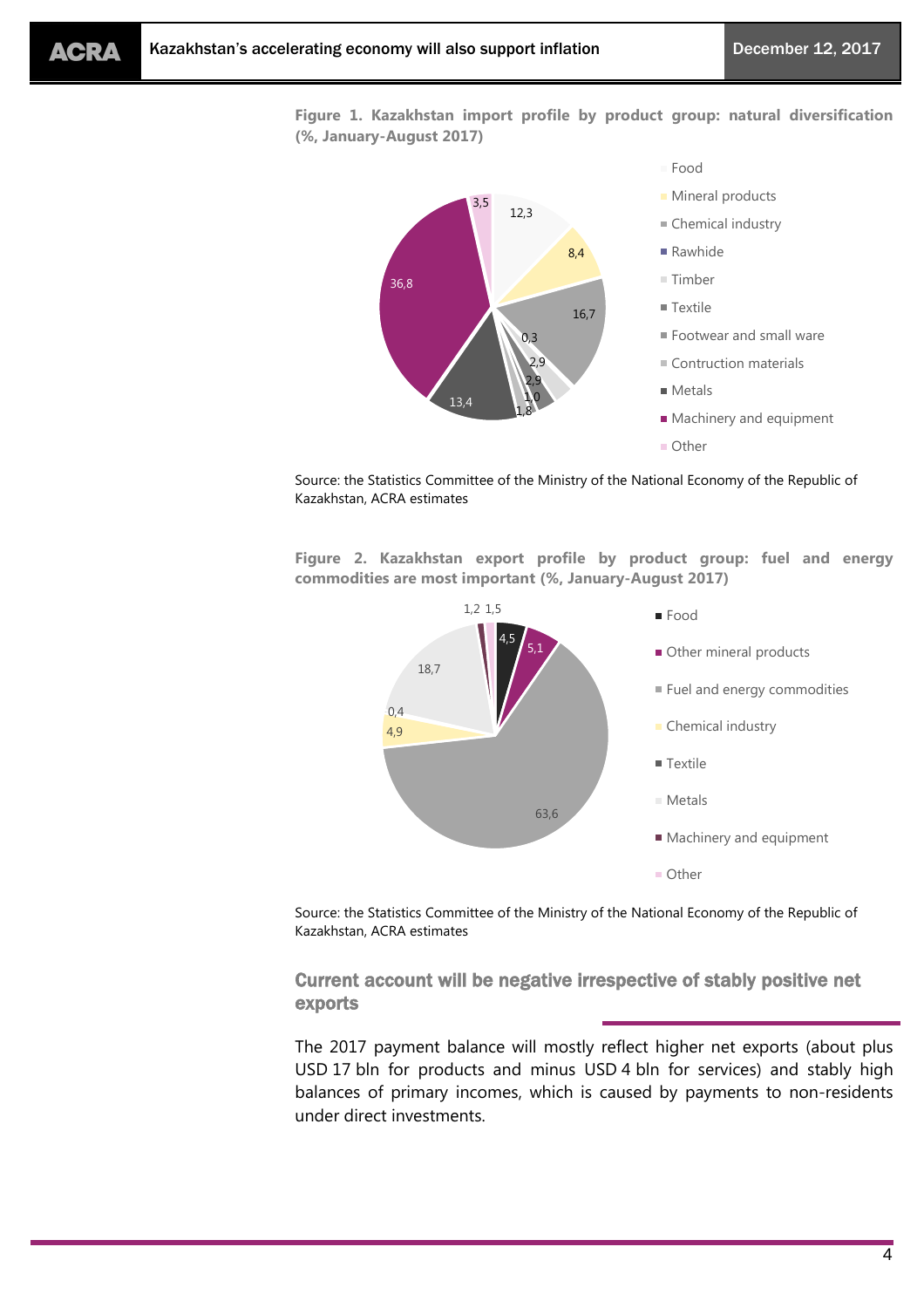In 3Q2017, a period of substantial growth in direct investments ended; its peak was in 2–3Q2016. The total of direct investments amounted to USD 12.3 bln. This amount resulted in a negative financial account for 2016 (USD 8.6 bln). The balance of services and the balance of secondary incomes have also impacted, but not overwhelmingly, the current transactions account.

In the forecast period, we see the following key trends in the external sector of the economy: stably high payments on the balances of incomes and a positive and relatively stable net export. In 2017-2021, it will vary within USD 17.5– 18.1 bln. Being negative, the trade balance in services will grow up to USD 5.1 bln by 2021. The total goods turnover will grow thanks to goods (37% up) and external services (1.5 times up). Unlike the trade balance, which will stabilize on the short-term horizon, the investment income balance is more volatile due to payments to non-residents under direct investments. ACRA expects that, in the forecast period, the current transactions account will be in the negative area, with the negative balance getting stronger by 2021. The external sector of the Kazakhstan's economy will be most impacted by the exchange-rate policy and the volumes of direct investments. In its current estimates, ACRA proceeds from the assumption that the floating exchange rate of tenge will not be subject to a change in the forecast period.

**Figure 3. Kazakhstan export-import outlook**



Source: the Statistics Committee of the Ministry of the National Economy of the Republic of Kazakhstan, ACRA estimates

By late 2018, real personal incomes may finally start to grow in Kazakhstan

Until 2021, the Kazakhstan's macro-economy will not be affected by demographic trends (mere 3% of population is employed in the mining industry, an added value growth driver). In extraction industries, one employee yields 4.7 times more added value than the national average (except extraction industries). Taking into account a heavy dependence of Kazakhstan on the commodities

*See ACRA outlook [Russian government to become](https://acra-ratings.com/research/302)  [a net borrower and Kazakhstan](https://acra-ratings.com/research/302)  [government to remain a net](https://acra-ratings.com/research/302)  [creditor in 2018](https://acra-ratings.com/research/302) published July 27, 2017.*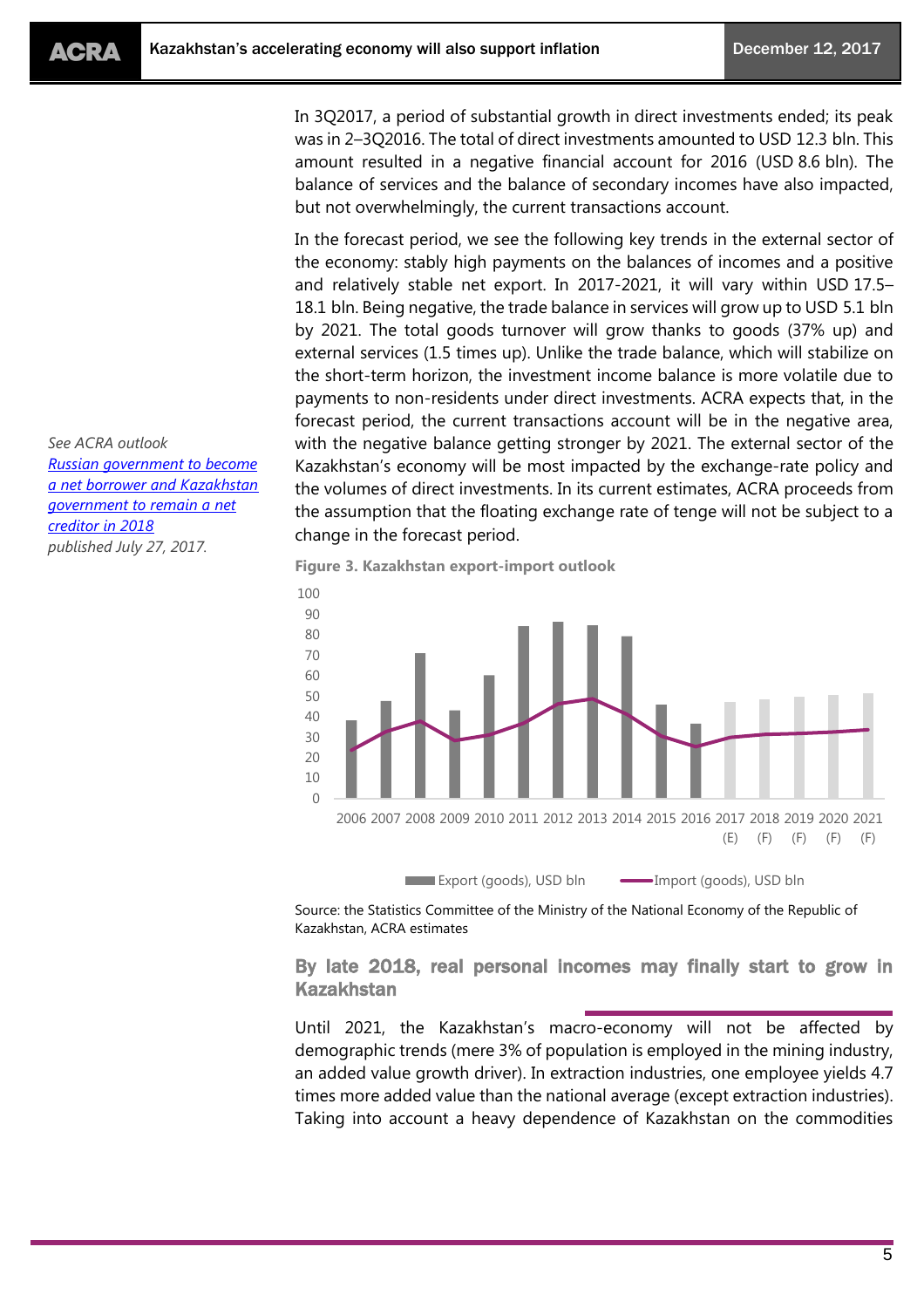*See ACRA research [Low inflation in Russia to force the](https://www.acra-ratings.com/research/395)  [government and businesses to](https://www.acra-ratings.com/research/395)  [seek new forms of flexibility](https://www.acra-ratings.com/research/395) published October 9, 2017.*

sector, in the midterm, the labor force dynamics will not play such a significant role as in more diversified economies.

Unless a threat of major migration flows arises, the Kazakhstan's population will grow annually by 260 thousand people on average in the foreseeable future. In 2021, the annual average population of the country will grow up to 19.1–19.2 mln people.

At the same time, regardless of the step-by-step and stable population growth (2014 was the peak year), the economically active population tends to decline slowly. In the midterm, the unemployment rate is forecasted to be lower than the current level. By end-2021, the rate will go down from 4.9% to 4.6%, as growing mining industries drive services sector (63% employees are employed at the tertiary sector<sup>5</sup>) and real personal incomes, which stabilize under a restrained inflation.

Real money incomes have continued to fall year-on-year. We expect that by the end of 2017, they will drop by 4–5%. The real income index will be able to enter the plus area only next year and only under more restrained inflation. Decreasing inflationary tendencies and inter-sectoral flows of added value will lead to the fact that by the end of 2021, the aggregate real incomes of the population will grow by 1–2%.

It should be noted that the approved draft national budget for 2018–2020, based on a more conservative vision, will restrain growing real incomes. In ACRA's opinion, the monetary factors will contribute approximately 50% to inflation. We believe that the NBK's monetary policy will not result in a decline in the CPI below the official corridor of 5% set for 2018, which will restrain the restoration of real personal incomes.

Since 2016, real salaries, similar to real incomes, have been characterized by a weak negative dynamics. Positive dynamics may arise in 2018, only after the effect of revenues from raw materials is fully embodied. As with the real personal incomes, the near-stagnation dynamics will not exceed 3% yoy.

Industry sector becomes an economic driver again

After a restrained growth in 2015–2016, the industrial sector of Kazakhstan have entered the stage of consistent development. By late 2017, the national industry will gain momentum. The real growth will be 6.3%, driven by the mining industry (8.2% up) and processing capacities (less impressive, 4.5% up). In 2017, the aggregate contribution of the industry sector to the growing GDP amounted to 1.65 pps (the share of mining industry is 1.1 pps).

The increasing production of oil, gas and metal ore has played the most significant role. From 2H2016 to 2017, those industries have shown more than a strong dynamics. It is explained primarily by the low base at the start of 2016, as well as by a relatively favorable price environment. At the same time, in the forecast period, the impetus for growth in the extractive industries will weaken: it will drop to about 5% in the mining segment and to about 4% in the processing segment. The industry will show a 4.6% growth by the end-2021.

*See ACRA research [Recovering prices for non-ferrous](https://www.acra-ratings.com/research/353)  [metals to boost import substitution](https://www.acra-ratings.com/research/353)  [in Russia](https://www.acra-ratings.com/research/353) published September 13, 2017.*

<sup>&</sup>lt;sup>5</sup> According to the three-sector theory of Clark-Fisher (quaternary and quinary sectors are excluded because the economy of Kazakhstan may not be categorized as 'developed post-industrial').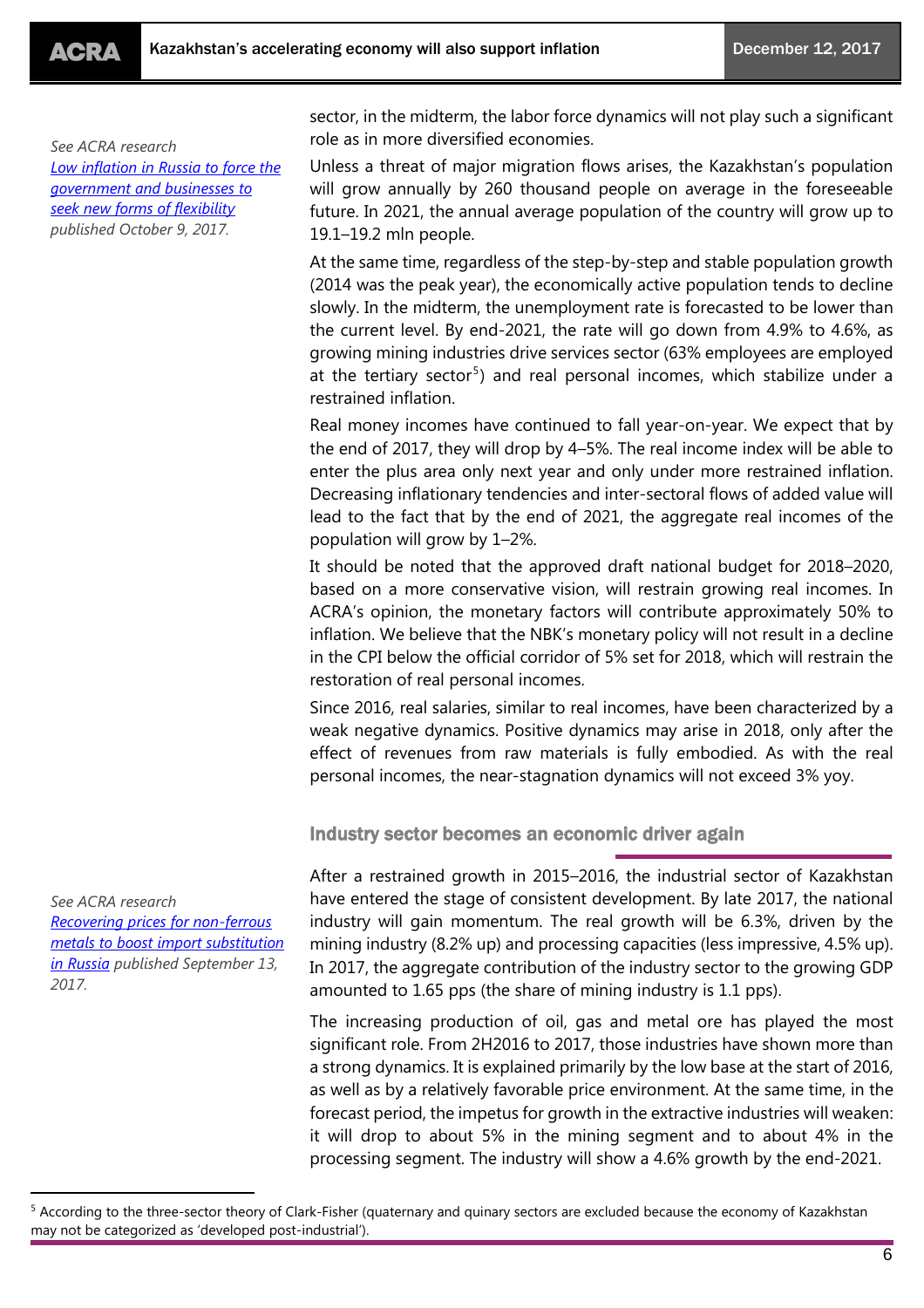*See ACRA research*

*[producers would improve](https://www.acra-ratings.com/research/461) published November 16, 2017.*

*Although [a favorable period in the](https://www.acra-ratings.com/research/461)  [iron & steel industry is running its](https://www.acra-ratings.com/research/461)  [course, creditworthiness of Russian](https://www.acra-ratings.com/research/461)* 

 $\overline{a}$ 

The services sector has been showing signs of recovery. The growth of 1.5–2% is most likely. Until 2021, the positive trend will get stronger. The accelerating dynamics in the volume of services will be driven by the restoring real salaries and a subsequent, albeit slow, decline in the unemployment down to 4.7%.

The agricultural sector of Kazakhstan, which has been in the growth zone since 2013, may also show a slight upswing in the current year. The sector is extremely volatile: standard fluctuations in its yearly dynamics in real terms is almost three times higher than that of real GDP.

In 2017, the construction sector got an additional positive impulse from the projects related to Expo 2017 $<sup>6</sup>$ . Like the transport and communications sector,</sup> this segment of the economy is not a basic growth driver and, being dependent on the industrial growth and purchasing power of the population, it will show a restrained growth.

| <b>GDP</b> segment                   | GDP share, %, 2012 | GDP share, %, 2016 | GDP share, %, 2021<br>(ACRA estimate) |
|--------------------------------------|--------------------|--------------------|---------------------------------------|
| Agriculture, forestry and<br>fishery | 4.3%               | 4.6%               | 3.6%                                  |
| Mining industries                    | 17.1%              | 12.9%              | 14.7%                                 |
| Processing industries                | 11.1%              | 11.3%              | 11.9%                                 |
| Electric power supply                | 1.7%               | 1.7%               | 1.8%                                  |
| Water supply                         | 0.3%               | 0.2%               | 0.2%                                  |
| Construction                         | 6.2%               | 5.9%               | 5.8%                                  |
| Wholesale and retail sale            | 14.9%              | 16.8%              | 16.2%                                 |
| Transportation and<br>warehousing    | 7.4%               | 8.3%               | 7.7%                                  |

**Table 2. Real sector and wholesale and retail sale profile in Kazakhstan, GDP share**

Source: the Statistics Committee of the Ministry of the National Economy of the Republic of Kazakhstan, ACRA estimates and forecast

Inflation will decline within the NBK's target corridor

At the end of 2015, Kazakhstan experienced a devaluation shock. By early 2017, the situation had completely stabilized: the inflation rate entered the 6–8% target corridor established by the regulator. The further trajectory of consumer inflation assumes its gradual decrease in 2017 down to an annual average of 7.5%. In subsequent years, the decline will continue — down to 6.9% in 2019 and to 6.5% in 2021.

Slowing down inflation in Russia, which directly affects the food inflation in Kazakhstan, will serve a price stability factor. Inflationary pressure will be stronger with the growing influence of real industrial growth on other sectors of the economy. The most significant slowdown in inflation will occur in 2H2018, after the weaker industrial growth year on year is recognized. The dynamics of many factors (for example, the volume of commodity exports) remains ambiguous from the forecasting viewpoint, as increase in oil exports in excess of the limits set by the OPEC+ agreement largely depends on the political attitude.

<sup>&</sup>lt;sup>6</sup> Expo is an international exposition, a symbol of industrialization and a site open for technological achievements.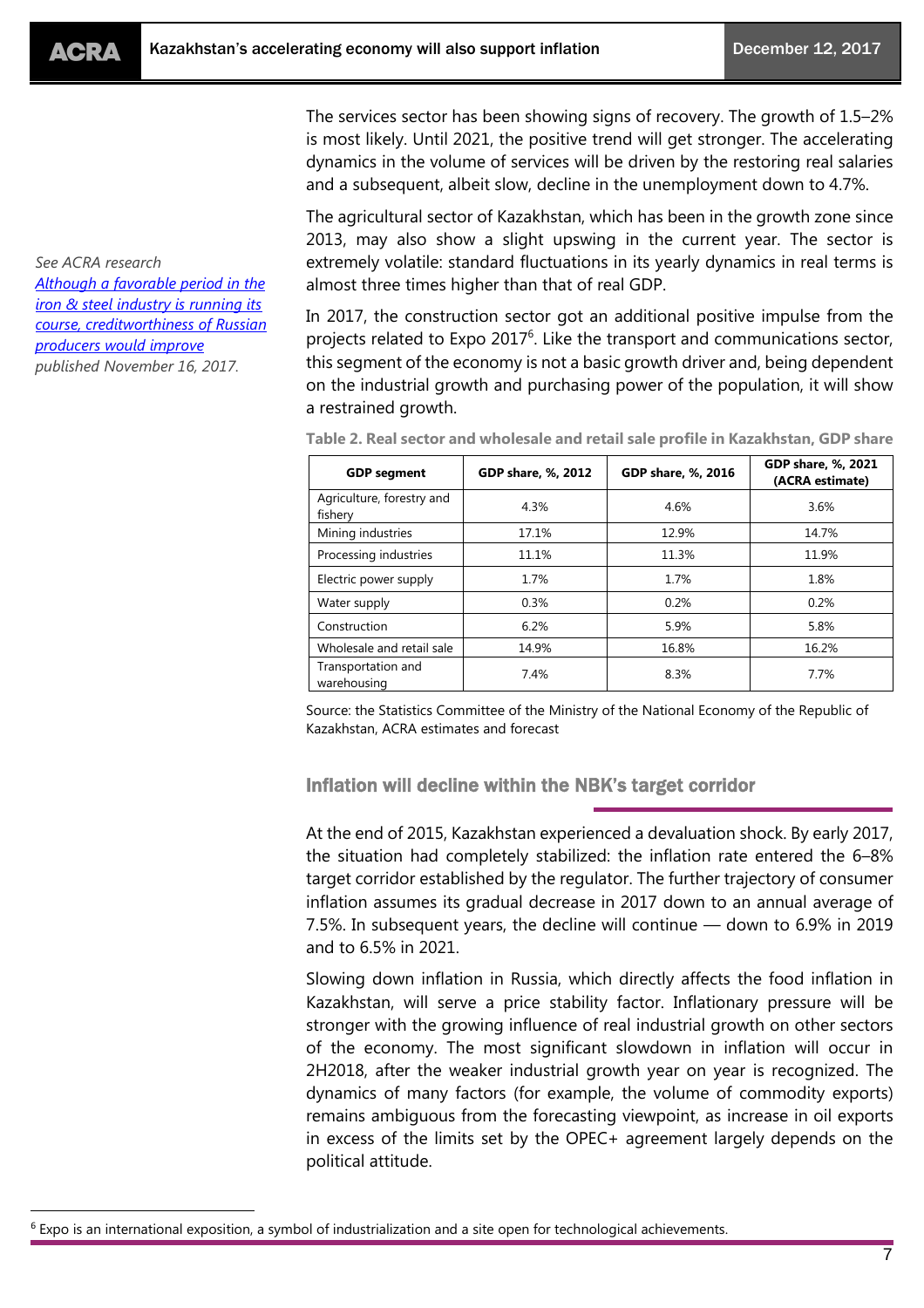Since 2H2016, after the exhaustion of the devaluation shock, the consumer price index in Kazakhstan has been correlating with the dynamics of cash in circulation, lagging behind by two or three calendar quarters. At the same time, the inflation risks are structural and, unless the current structure of consumer inflation change, the CPI will respond sharply to monetary policy: non-food to a greater degree, food—to a lesser degree. It will react less clearly to changes in the labor costs (first, services, second, food). ACRA is of the opinion that the above is associated with a slow translation of the economic growth into incomes and a potential increase in the exchange rate volatility.

In the forecast period, with a slowing down cooling of inflation, the base rate of the National Bank of Kazakhstan will continue to decline slightly, restraining domestic lending. The regulator will finish the 2017 with the base rate equal to 10–10.25%. By 2018, the rate is projected at 9%.

**Figure 4. CPI and Ln\_М***0 7*



Source: the Statistics Committee of the Ministry of the National Economy of the Republic of Kazakhstan, the National Bank of Kazakhstan, ACRA estimates

Forex interventions by the NBK indicate to a potential change in the exchange-rate regime

After almost a year's break, the National Bank of Kazakhstan intensified its forex interventions in June 2017. In June–October, the volume of interventions reached USD 0.62 bln. Given the intensification of this trend month on month (the largest volumes were in October), the regulator's opposition to the free floating KZT exchange rate will mean a return to a forcibly maintained exchange rate and an imputed exchange rate imbalance, with stronger dollarization of banking products and melting currency reserves of the NBK.

In 2016–2017, the regulator also increased significantly its obligations under short-term notes (in September, notes circulation exceeded 150% of tenge in

<sup>7</sup> Ln\_М*0* is a natural logarithm of monetary aggregate М*0*, which includes cash in circulation.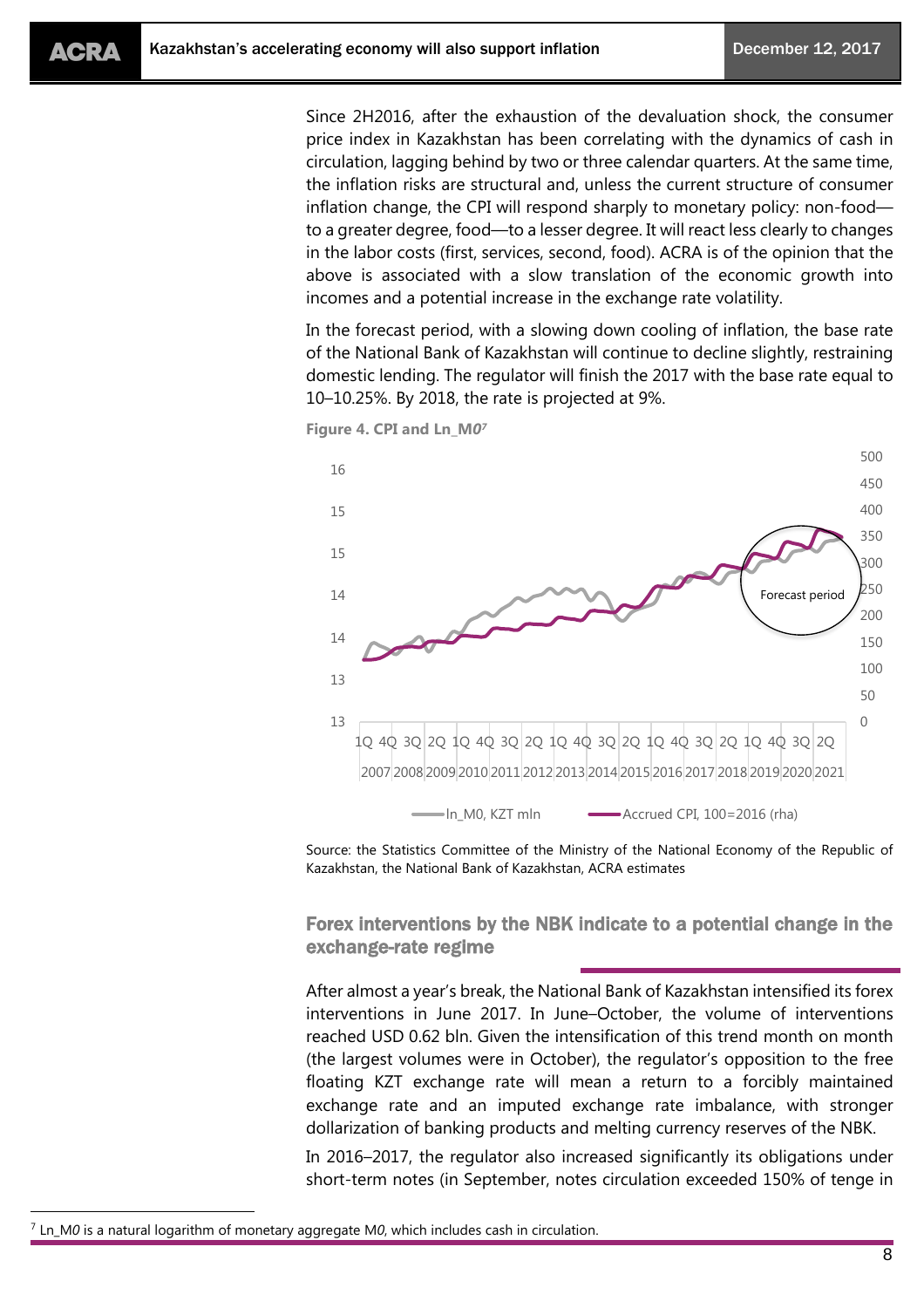circulation). Such policy, in the absence of the government's forex interventions, would fit well into the stated scenario, but, in the current conditions, it increases uncertainty.

The NBK policy is even more unclear, as the real KZT exchange rate is low against either Russian ruble or a basket of currencies. Since the NBK has not made any official statements about any changes in the regime, the regulator sends ambiguous signals to the currency market.





\* The National Bank of Kazakhstan

Source: the National Bank of Kazakhstan, ACRA estimates

**Figure 6. In 2016–2017, the KZT devaluation risk is insignificant**



Source: the National Bank of Kazakhstan, ACRA estimates

The Government is hard on budget transfers and expects revenues to grow in 2018–2020

The 2017 state budget is expected to have a deficit of 3.3%, which implies a 22% growth of revenues (yoy) in nominal terms and a 33% growth of expenditures.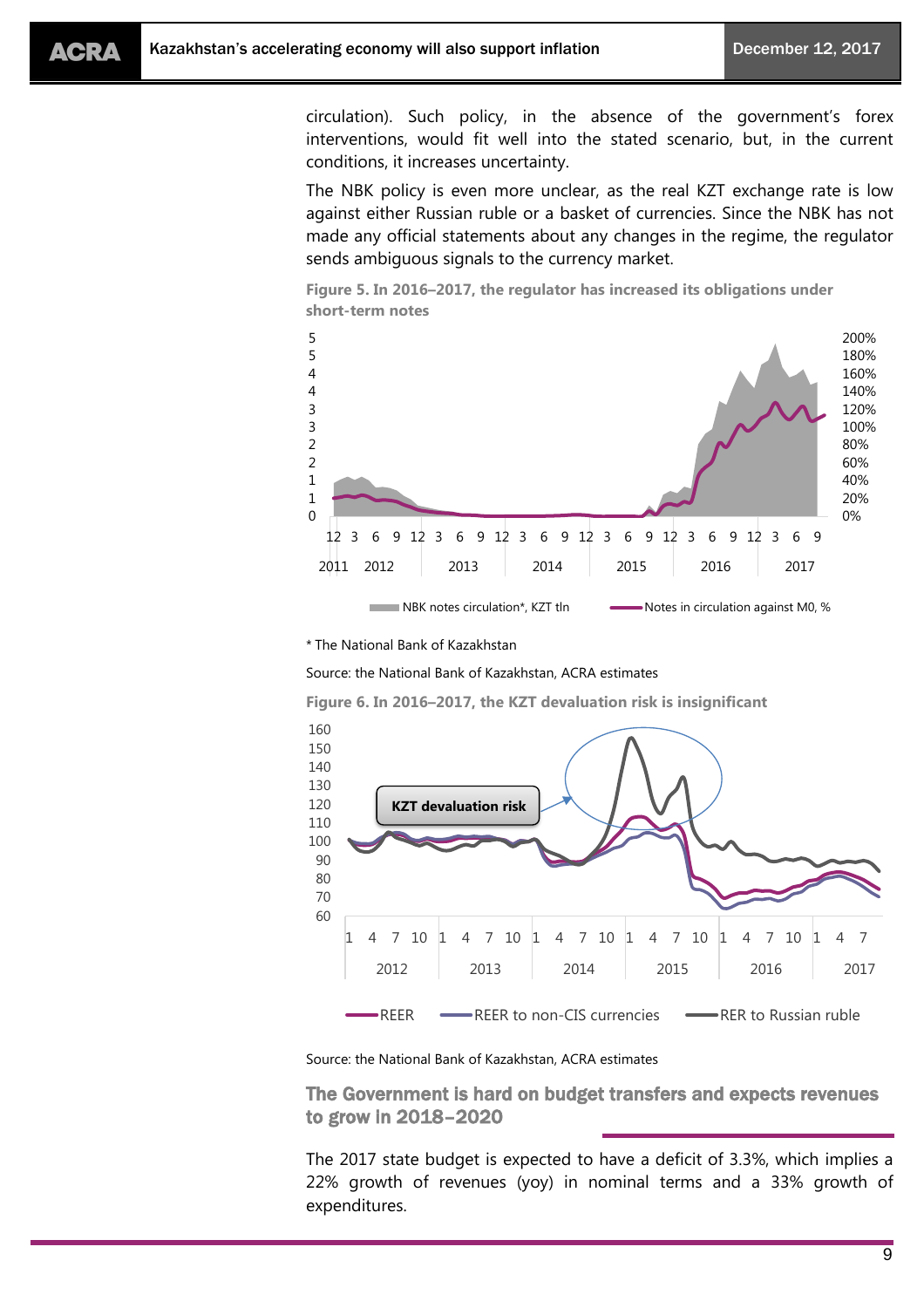The 2018–2020 state budget is based on the oil price of 45 USD/bbl and the KZT/USD exchange rate of 340. On the one hand, the scenario is quite optimistic: with the oil price of 45 USD/bbl, the above tenge rate can be maintained only under a fixed exchange-rate regime. On the other hand, the scenario is conservative: in ACRA's opinion, the Urals oil price will fluctuate in the range of 53–56 USD/bbl in the budget period. Therefore, since the free exchange-rate regime is expected to be applied, eventually, the budget may be closed with less deficit.

The key purpose of the national budget policy is to decrease the dependence of the budget on fund transfers from the National Fund of the Republic of Kazakhstan. The 2018–2020 consolidated budget that includes transfers from the National Fund contains plans to reduce guaranteed annual transfers down to KZT 2 tln (in the previous three-year period, the transfer amounted to KZT 2.9 tln) and to cancel special-purpose transfers. Such a conservative budget paradigm suggests that, in the forecast period, a stable economic growth is expected, accompanied with a corresponding expansion of the tax base. The budget also includes expenditures for special state support programs (Nurly Zher<sup>8</sup>, Nurly Zhol<sup>9</sup>, 2020 Regional Development Program<sup>10</sup>, Digital Kazakhstan<sup>11</sup>), therefore, the budget revenue component is expected to increase significantly. According to ACRA estimates, the Kazakhstan consolidated budget deficit will shrink from 6.4% of GDP in 2018 to 3.7% of GDP in 2021.



**Figure 7. In the forecast period, the consolidated balance of Kazakhstan's budget will be in deficit area**

Source: the Ministry of Finance of Kazakhstan, ACRA estimates

<sup>8</sup> Nurly Zher is a state housing construction program of Kazakhstan for 2015–2019.

<sup>9</sup> Nurly Zhol is a transport and logistics program of Kazakhstan for 2015–2019.

<sup>&</sup>lt;sup>10</sup> 2020 Regional Development Program is a plan for territorial and spatial development of the country until 2020, designed by the Ministry of National Economy and implemented in the period from 2015 to 2019.

 $11$  Digital Kazakhstan is a program aimed at formation of a digital eco-system for sustainable economic growth.